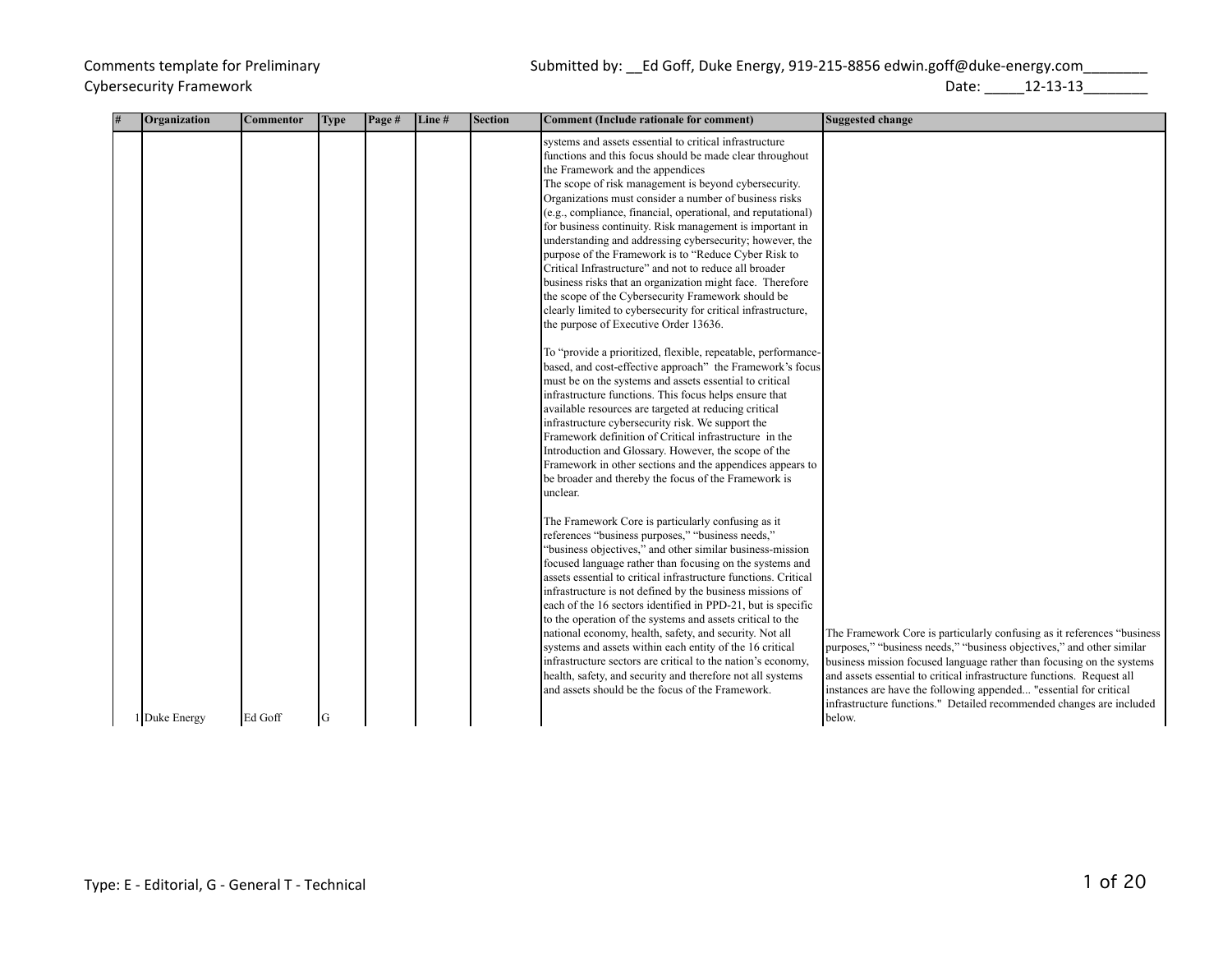## Cybersecurity Framework 2001 and the Cybersecurity Framework 2014 and the Cybersecurity Framework 2014

|               |         |   |  |       | The existing, broad business scope will reduce the focus on<br>critical infrastructure and may result in organizations<br>devoting limited resources to systems and assets that are<br>not essential to critical infrastructure functions. As a result.<br>the EO efforts to improve critical infrastructure<br>cybersecurity will be diluted. A risk-based approach<br>focused on the systems and assets essential to the critical<br>infrastructure function enables organizations to identify and<br>prioritize the protection, detection, response, and recovery<br>activities that will help improve critical infrastructure<br>cybersecurity.                                                                                                                                                                                                                                                                                                                                                                                                                                                                                                                                                                                                     |                                                                                                                                                                                                                                                                                                                                                                                                                                                                                                                                                                                                                                                                                                                                                                                                                                                                                                                                                                                                                                                                                                                                                       |
|---------------|---------|---|--|-------|---------------------------------------------------------------------------------------------------------------------------------------------------------------------------------------------------------------------------------------------------------------------------------------------------------------------------------------------------------------------------------------------------------------------------------------------------------------------------------------------------------------------------------------------------------------------------------------------------------------------------------------------------------------------------------------------------------------------------------------------------------------------------------------------------------------------------------------------------------------------------------------------------------------------------------------------------------------------------------------------------------------------------------------------------------------------------------------------------------------------------------------------------------------------------------------------------------------------------------------------------------|-------------------------------------------------------------------------------------------------------------------------------------------------------------------------------------------------------------------------------------------------------------------------------------------------------------------------------------------------------------------------------------------------------------------------------------------------------------------------------------------------------------------------------------------------------------------------------------------------------------------------------------------------------------------------------------------------------------------------------------------------------------------------------------------------------------------------------------------------------------------------------------------------------------------------------------------------------------------------------------------------------------------------------------------------------------------------------------------------------------------------------------------------------|
| 2 Duke Energy | Ed Goff | G |  | 2 & 3 | How the Framework Core, Profiles, and Implementation<br>Tiers can be used together to reduce cyber risk to critical<br>infrastructure should be made clear in Section 3.2<br>The Framework Core (Core) includes the cybersecurity<br>practices that are common across all of the critical<br>infrastructure sectors. This Core provides a baseline set of<br>practices that can be leveraged by organizations to build or<br>improve upon their existing cybersecurity program. The<br>Framework Profile is intended to be "a tool to enable"<br>organizations to establish a roadmap for reducing<br>cybersecurity risk." However, the Framework is unclear<br>regarding how the profiles are built using the Core; the<br>Implementation Tiers focus on the maturity of an<br>organization's risk management process rather than<br>implementation of the Core practices.<br>A risk-based approach requires a cybersecurity risk<br>assessment to prioritize these risks, which can be addressed<br>through specific cybersecurity practices. Risk assessment<br>and prioritization is addressed under the Identify function<br>of the Core and the other Core functions address best<br>practices that can be used to respond to cybersecurity risk. | A possible approach to clarifying the use of the Core, Profiles, and<br>Implementation Tiers is:<br>• Step 1: Integrate cybersecurity into an existing or new risk<br>management process to address the applicable categories and<br>subcategories of the Identify Function<br>• Step 2: Based on the risk assessment and prioritization created by the<br>implementation of a risk management process (Step 1), implement the<br>applicable practices found in the categories and subcategories of the<br>Core functions Protect, Detect, Respond, and Recover. During this<br>implementation step, profiles can be created to establish a roadmap and<br>track progress toward reducing cybersecurity risk.<br>• Step 3 (ongoing): Once integrated, the risk management process can be<br>periodically reviewed against the Implementation Tiers to mature the<br>process. This is an ongoing process that will require assessing risk,<br>reprioritizing, and making changes to the applicable cybersecurity<br>practices found in the Core.<br>If this approach is not used, there are specific edits to the existing steps<br>below items 36-42. |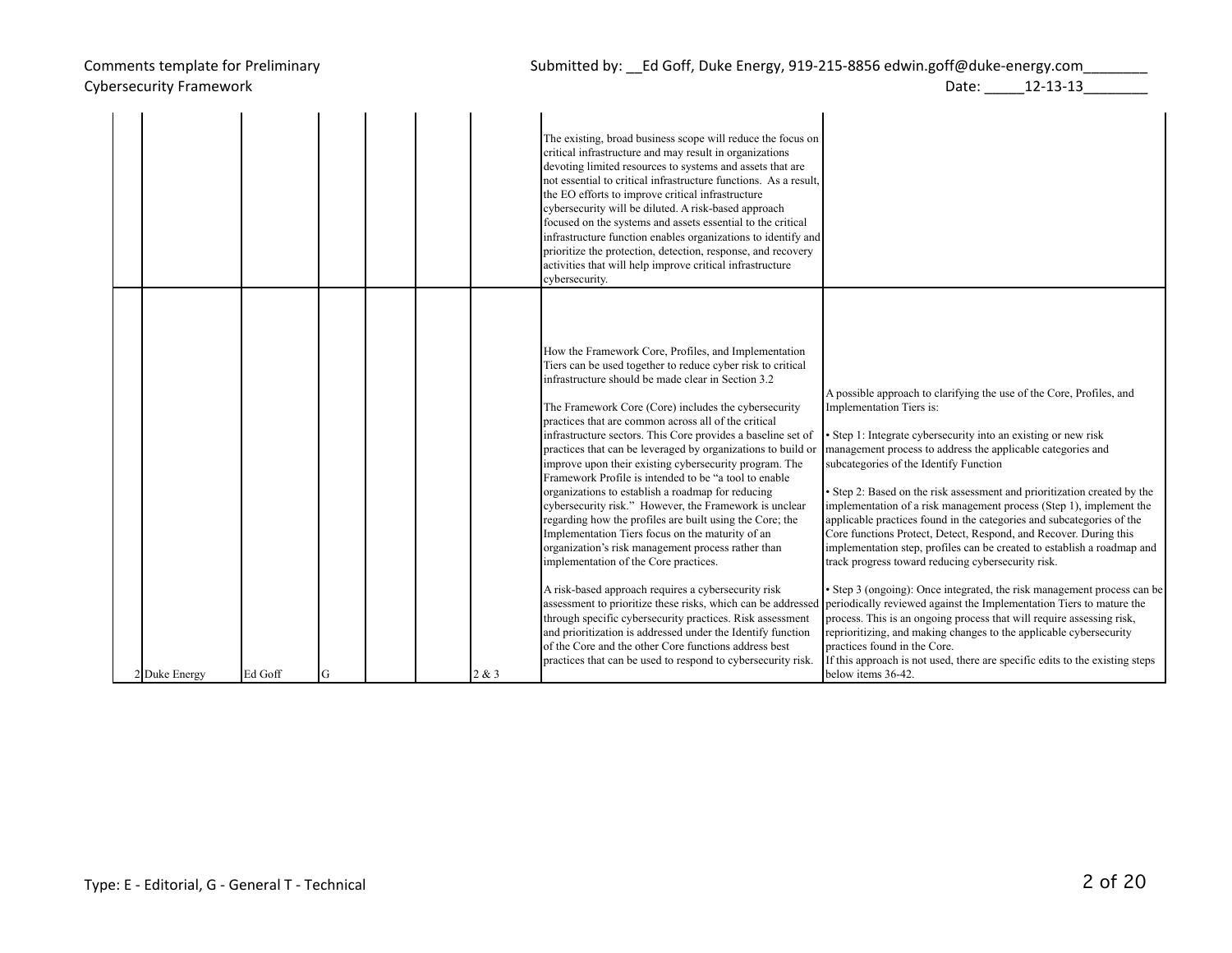|               |         |   |  |       | The subcategory language should be edited to reduce<br>redundancy, focus on clear outcomes, and relate to the risk<br>management process<br>We greatly appreciate NIST's recent efforts toward<br>improving the subcategory language in the Framework<br>Core. Non-prescriptive language at the cross-sector level is<br>appropriate because diverse users can select the appropriate<br>controls and technologies to meet the cybersecurity<br>outcomes described in the Core. However, in some areas of<br>the core, the subcategory language is redundant and vague,<br>which may lead to inconsistent interpretations within and<br>across the 16 critical infrastructure sectors.<br>Regarding redundancy and vagueness, many of these<br>details will be addressed by individual entities providing<br>comments using the NIST template. As a vagueness<br>example, several subcategories use "managed,"<br>"protected," or "secured." It is unclear what these terms<br>mean and how they differ from each other. Each<br>subcategory should be managed under the risk management<br>process, but determining whether an asset is protected or<br>secured is uncertain as the organizations' risk environments |                                                                                    |
|---------------|---------|---|--|-------|-----------------------------------------------------------------------------------------------------------------------------------------------------------------------------------------------------------------------------------------------------------------------------------------------------------------------------------------------------------------------------------------------------------------------------------------------------------------------------------------------------------------------------------------------------------------------------------------------------------------------------------------------------------------------------------------------------------------------------------------------------------------------------------------------------------------------------------------------------------------------------------------------------------------------------------------------------------------------------------------------------------------------------------------------------------------------------------------------------------------------------------------------------------------------------------------------------------------------|------------------------------------------------------------------------------------|
|               |         |   |  |       | vary and change over time. Therefore relating these terms<br>in the subcategory language to the risk management<br>process will add the needed clarity.                                                                                                                                                                                                                                                                                                                                                                                                                                                                                                                                                                                                                                                                                                                                                                                                                                                                                                                                                                                                                                                               |                                                                                    |
| 3 Duke Energy | Ed Goff | G |  | App A |                                                                                                                                                                                                                                                                                                                                                                                                                                                                                                                                                                                                                                                                                                                                                                                                                                                                                                                                                                                                                                                                                                                                                                                                                       | Detailed recommendations are included below to address these specific<br>concerns. |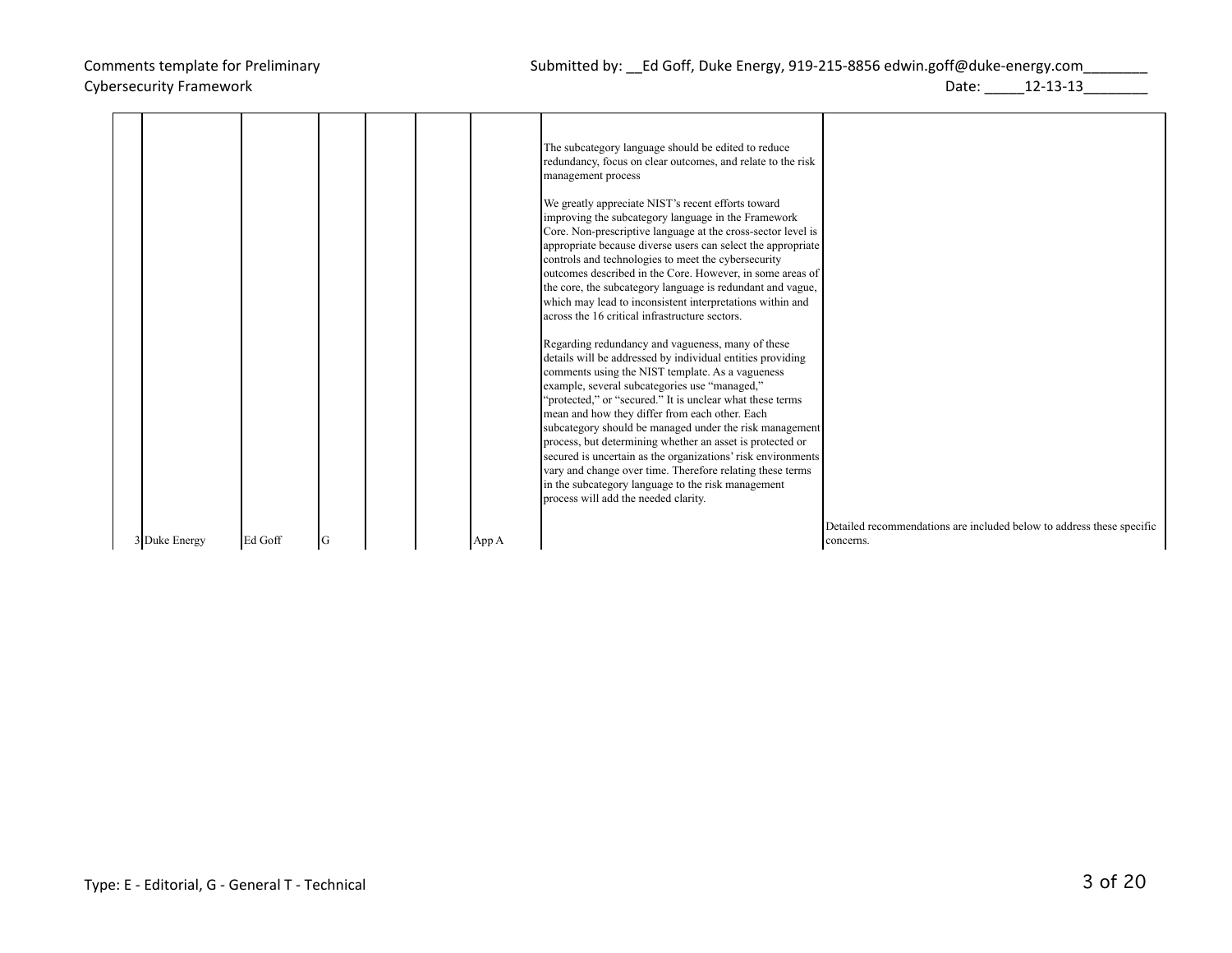|               |         |   |  |    | Section 3.0 of the Framework should support sector-level<br>coordination to develop implementation guidance<br>Efforts to improve cybersecurity are not new to the Energy<br>Sector. The Sector already uses a number of sector specific<br>standards, guidelines, and practices, which can be aligned<br>with the Framework. Examples include the North American<br>Electric Reliability Critical Infrastructure Protection<br>Standards (NERC CIP Standards), the Electricity Subsector<br>Cybersecurity Capabilities and Maturity Model<br>(ES-C2M2), and the Electricity Subsector Cybersecurity<br>Risk Management Process (RMP). As a result, DOE, DHS,<br>NERC, trade organizations, and asset owners and operators<br>of the Energy Sector, have already devoted significant<br>resources towards reducing cyber risk.<br>To encourage critical infrastructure owner and operator use<br>of the Framework, we recommend that NIST support the<br>sector-level effort as described by Section 8 (b) of the<br>Executive Order in the Framework's Section 3.0, How to<br>Use the Framework. In Section 3.0, NIST should encourage |  |
|---------------|---------|---|--|----|-----------------------------------------------------------------------------------------------------------------------------------------------------------------------------------------------------------------------------------------------------------------------------------------------------------------------------------------------------------------------------------------------------------------------------------------------------------------------------------------------------------------------------------------------------------------------------------------------------------------------------------------------------------------------------------------------------------------------------------------------------------------------------------------------------------------------------------------------------------------------------------------------------------------------------------------------------------------------------------------------------------------------------------------------------------------------------------------------------------------------------------------|--|
|               |         |   |  |    | the sectors to coordinate with their Sector-Specific<br>Agencies, through their Sector Coordinating Councils to<br>review the Cybersecurity Framework and develop<br>implementation guidance to integrate existing and future<br>efforts "to address sector-specific risks and operating<br>environments." This will enable the Energy Sector to<br>leverage and integrate cybersecurity improvements already<br>underway into the Framework. Also, at the sector-level,<br>cybersecurity risk management can be tailored to unique<br>sector characteristics and leverage expertise from across the                                                                                                                                                                                                                                                                                                                                                                                                                                                                                                                                    |  |
| 4 Duke Energy | Ed Goff | G |  | 31 | sector to increase efficiency and properly leverage asset<br>owner and operator resources to use the Framework to<br>reduce cyber risk to critical infrastructure.                                                                                                                                                                                                                                                                                                                                                                                                                                                                                                                                                                                                                                                                                                                                                                                                                                                                                                                                                                      |  |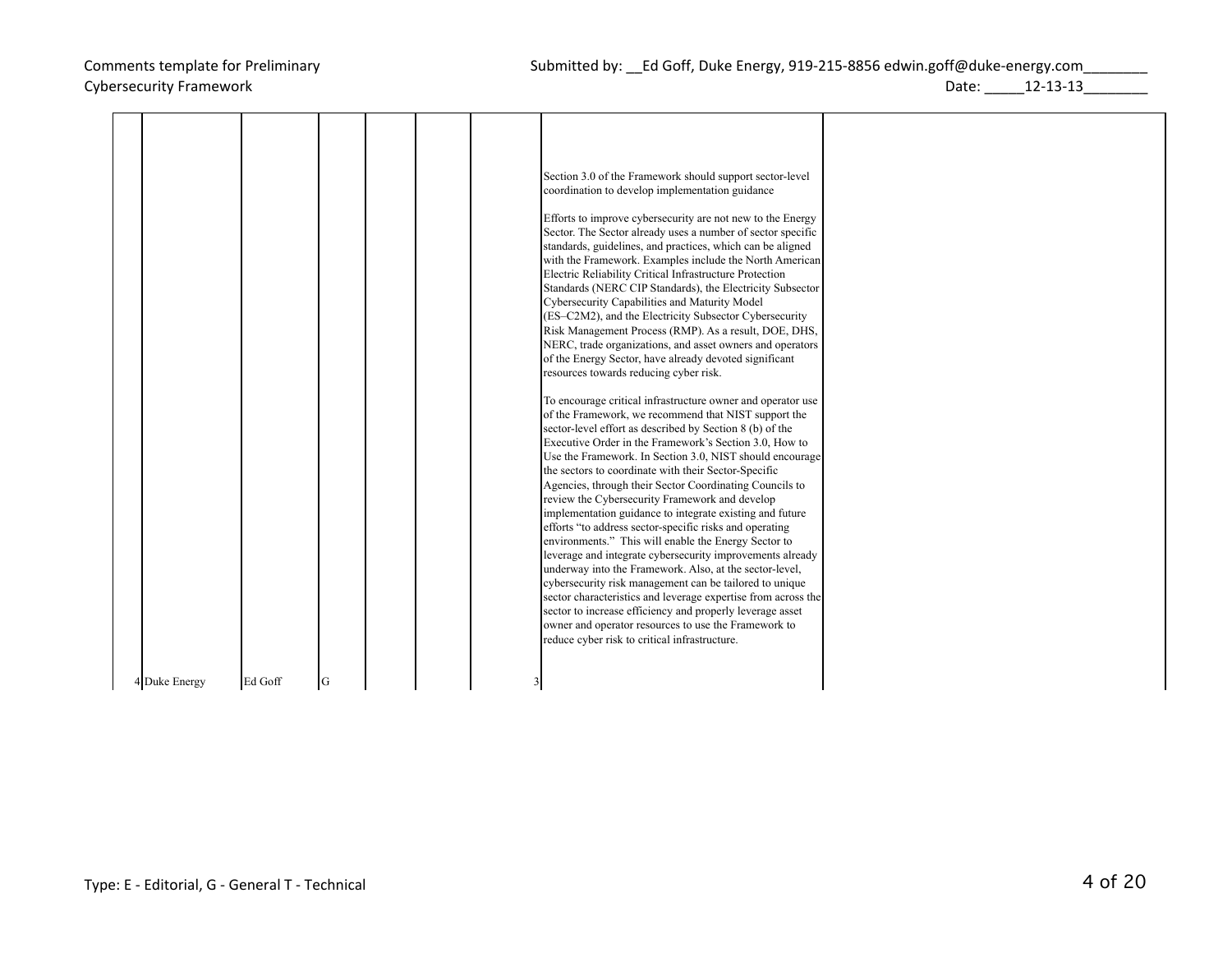# Comments template for Preliminary Submitted by:  $\mathsf{S}$ t<br>Cybersecurity Framework

| Submitted by: Ed Goff, Duke Energy, 919-215-8856 edwin.goff@duke-energy.com |                |  |
|-----------------------------------------------------------------------------|----------------|--|
|                                                                             | Date: 12-13-13 |  |

|              |         |   |  | NIST's support of sector-level coordination to develop<br>implementation guidance will also improve the likelihood<br>of the success of the Program DHS is tasked with<br>establishing "to support the adoption of the Cybersecurity<br>Framework by owners and operators of critical<br>infrastructure." Sector-level coordination can also be used<br>to sustain the Framework engagement and involvement of<br>all 16 critical infrastructures, which can be leveraged in<br>developing future Framework versions based on sector<br>progress and environmental changes (e.g., threat,<br>technology).                                                                                                                                                                                                                                                                                                                                                                                                                                                                                                                                                                                                                                                                                                                                                                                                                   |  |
|--------------|---------|---|--|-----------------------------------------------------------------------------------------------------------------------------------------------------------------------------------------------------------------------------------------------------------------------------------------------------------------------------------------------------------------------------------------------------------------------------------------------------------------------------------------------------------------------------------------------------------------------------------------------------------------------------------------------------------------------------------------------------------------------------------------------------------------------------------------------------------------------------------------------------------------------------------------------------------------------------------------------------------------------------------------------------------------------------------------------------------------------------------------------------------------------------------------------------------------------------------------------------------------------------------------------------------------------------------------------------------------------------------------------------------------------------------------------------------------------------|--|
| 5Duke Energy | Ed Goff | G |  | The body of the Framework should make it clear that the<br>use or applicability of the subcategories may vary by<br>organization<br>Although the introductory text in Appendix A, the Core,<br>mentions that the Core is not exhaustive and is extensible,<br>this direction is not found in the body of the Framework.<br>The use of subcategories will vary by organizations within<br>and across the 16 critical infrastructure sectors depending<br>on their particular critical infrastructure systems, assets, and<br>risk. For example, the Energy Sector not only includes<br>organizations of various size and ownership structures, but<br>also organizations that are a part of other critical<br>infrastructures. Establishing new protective cybersecurity<br>technological or procedural controls can also undermine<br>existing protections if not executed in a thoughtful,<br>coordinated manner.<br>Not all subcategories, therefore, may be applicable and<br>some categories may need to be added during<br>implementation to address a specific risk to a particular<br>sector or organization. Therefore it should be made clear in<br>the body of the Framework (including Sections 1.1, 2.0,<br>and 3.0) that the use or applicability of the subcategories<br>may vary by organization. This will help to encourage<br>organizations to make well-reasoned, risk-based<br>cybersecurity decisions. |  |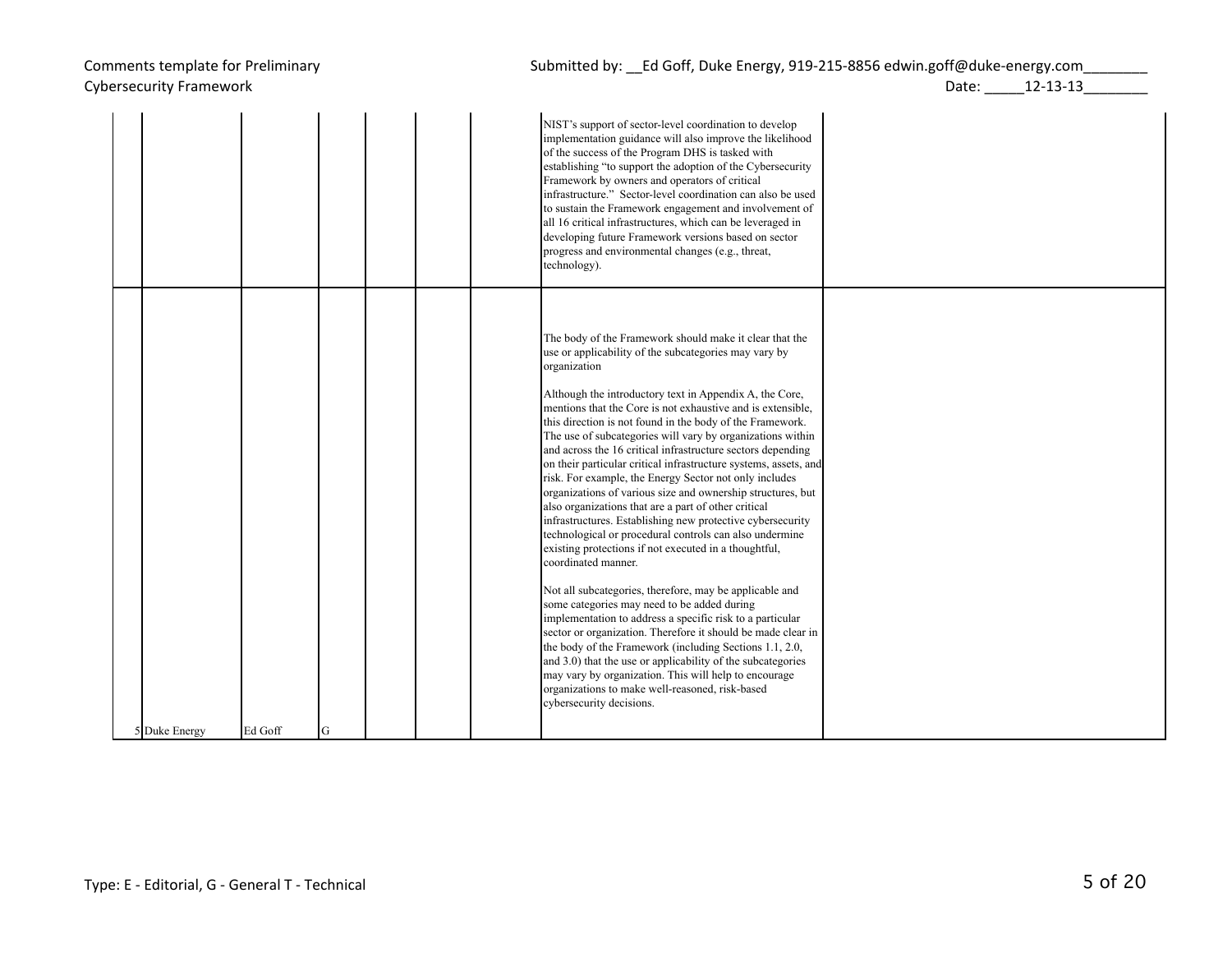|                |         |   |     | The definition of Framework adoption has not obtained<br>general consensus                                                                                                                                                                                                                                                                                                                                                                                                                                                                                                                                                                                                                                                                                                                                                                                                                                                    |                                                                                                                                             |
|----------------|---------|---|-----|-------------------------------------------------------------------------------------------------------------------------------------------------------------------------------------------------------------------------------------------------------------------------------------------------------------------------------------------------------------------------------------------------------------------------------------------------------------------------------------------------------------------------------------------------------------------------------------------------------------------------------------------------------------------------------------------------------------------------------------------------------------------------------------------------------------------------------------------------------------------------------------------------------------------------------|---------------------------------------------------------------------------------------------------------------------------------------------|
|                |         |   |     | In the December 4, 2013 "Update on the Development of<br>the Cybersecurity Framework" (Update), NIST described<br>that "general consensus" was developed based on<br>discussion at the November Raleigh Workshop for a<br>definition of Framework adoption. However, we did not<br>observe such a consensus, but we did observe that the<br>Workshop audience did not generally accept the term or<br>clearly understand the definition of adoption. The definition<br>provided by NIST in the Update was proposed by DHS for<br>discussion specific to the Voluntary Critical Infrastructure<br>Cybersecurity Program (Program), but has not yet received<br>general consensus. We recommend that NIST simplify the<br>adoption definition to: an organization adopts the<br>framework when it voluntarily uses the framework as a part<br>of its risk management process or strategy to protect critical<br>infrastructure. |                                                                                                                                             |
| 6 Duke Energy  | Ed Goff | G |     |                                                                                                                                                                                                                                                                                                                                                                                                                                                                                                                                                                                                                                                                                                                                                                                                                                                                                                                               |                                                                                                                                             |
| 7Duke Energy   | Ed Goff | E | 116 | "best practices" are generally regarded as aspirational and<br>$1.1$ above what is necessary for adequate protection                                                                                                                                                                                                                                                                                                                                                                                                                                                                                                                                                                                                                                                                                                                                                                                                          | REMOVE "and best practices"                                                                                                                 |
| 8Duke Energy   | Ed Goff |   | 117 | 1.1 It is unnecessary to require "senior executive level"                                                                                                                                                                                                                                                                                                                                                                                                                                                                                                                                                                                                                                                                                                                                                                                                                                                                     | Change "senior executive level" to "management"                                                                                             |
| 9Duke Energy   | Ed Goff | E | 119 | $1.1$ In it's current form, the Framework is not "strategic"                                                                                                                                                                                                                                                                                                                                                                                                                                                                                                                                                                                                                                                                                                                                                                                                                                                                  | remove ", strategic"                                                                                                                        |
| 10 Duke Energy | Ed Goff | E | 123 | 1.1 In it's current form, the Framework is not "strategic"                                                                                                                                                                                                                                                                                                                                                                                                                                                                                                                                                                                                                                                                                                                                                                                                                                                                    | remove ", strategic"                                                                                                                        |
| 11 Duke Energy | Ed Goff |   | 147 | "other business needs" is broader scope than directed in EO<br>1.1 13636                                                                                                                                                                                                                                                                                                                                                                                                                                                                                                                                                                                                                                                                                                                                                                                                                                                      | change "other business needs" to "other critical infrastructure needs"                                                                      |
| 12 Duke Energy | Ed Goff |   | 153 | "business/mission objectives" is broader scope than<br>1.1 directed in EO $13636$                                                                                                                                                                                                                                                                                                                                                                                                                                                                                                                                                                                                                                                                                                                                                                                                                                             | change ""business/mission objectives" to "critical infrastructure<br>objectives"                                                            |
| 13 Duke Energy | Ed Goff |   | 207 | $2.1$ missing word                                                                                                                                                                                                                                                                                                                                                                                                                                                                                                                                                                                                                                                                                                                                                                                                                                                                                                            | add "example" between "and Informative"                                                                                                     |
| 14 Duke Energy | Ed Goff |   | 210 | "commonly used" may be inaccurate for many<br>$2.1$ organizations                                                                                                                                                                                                                                                                                                                                                                                                                                                                                                                                                                                                                                                                                                                                                                                                                                                             | change "commonly used" to "example"                                                                                                         |
| 15 Duke Energy | Ed Goff |   | 211 | $2.1$ missing word                                                                                                                                                                                                                                                                                                                                                                                                                                                                                                                                                                                                                                                                                                                                                                                                                                                                                                            | add "example" between "and Informative"                                                                                                     |
| 16 Duke Energy | Ed Goff |   | 223 | 2.1 "delivery of services" is too broad                                                                                                                                                                                                                                                                                                                                                                                                                                                                                                                                                                                                                                                                                                                                                                                                                                                                                       | change "delivery of services" to "critical infrastructure functions" or<br>'critical infrastructure services"                               |
| 17 Duke Energy | Ed Goff |   | 232 | $2.1$ missing word                                                                                                                                                                                                                                                                                                                                                                                                                                                                                                                                                                                                                                                                                                                                                                                                                                                                                                            | add "example" in front of "Informative"                                                                                                     |
| 18 Duke Energy | Ed Goff |   | 242 | 2.1 "both IT and ICS" may confuse our directed scope                                                                                                                                                                                                                                                                                                                                                                                                                                                                                                                                                                                                                                                                                                                                                                                                                                                                          | change "both IT and ICS" to "critical infrastructure functions" or<br>'critical infrastructure services"                                    |
| 19 Duke Energy | Ed Goff |   | 251 | 'with the business needs or the organization" is confusing<br>$2.1$ way to end the sentence.                                                                                                                                                                                                                                                                                                                                                                                                                                                                                                                                                                                                                                                                                                                                                                                                                                  | change "with the business needs or the organization" to supporting<br>essential critical infrastructure functions"                          |
| 20 Duke Energy | Ed Goff |   | 259 | 2.1 missing words                                                                                                                                                                                                                                                                                                                                                                                                                                                                                                                                                                                                                                                                                                                                                                                                                                                                                                             | add to the end of the sentence "that may impact critical infrastructure<br>functions" or "that may impact critical infrastructure services" |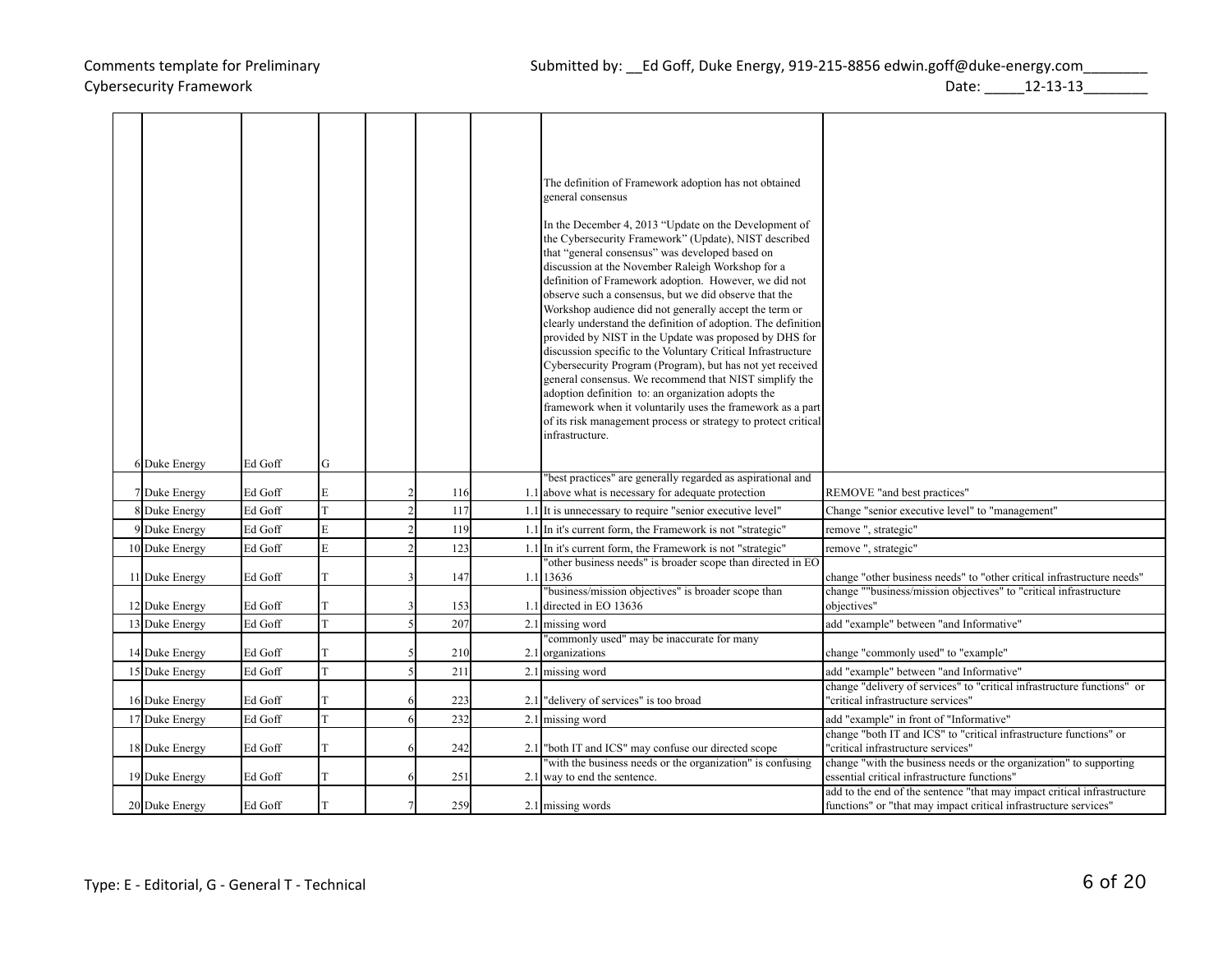|                |                          |     |    |           |           |                                                                                                                      | add to the end of the sentence "to critical infrastructure functions" or "to |
|----------------|--------------------------|-----|----|-----------|-----------|----------------------------------------------------------------------------------------------------------------------|------------------------------------------------------------------------------|
| 21 Duke Energy | Ed Goff                  |     |    | 264       |           | $2.1$ missing words                                                                                                  | critical infrastructure services"                                            |
|                |                          |     |    |           |           |                                                                                                                      | add to the end of the sentence "involving critical infrastructure            |
| 22 Duke Energy | Ed Goff                  |     |    | 267       |           | 2.1 missing words                                                                                                    | functions" or "involving critical infrastructure services"                   |
|                |                          |     |    |           |           |                                                                                                                      | change "restore the capabilities" to "restore critical infrastructure        |
| 23 Duke Energy | Ed Goff                  |     |    | 274       |           | 2.1 missing words                                                                                                    | capabilities"                                                                |
|                |                          |     |    |           |           |                                                                                                                      |                                                                              |
|                |                          |     |    |           |           |                                                                                                                      | change "reduce the impact to" to "reduce impact to critical infrastructure   |
| 24 Duke Energy | Ed Goff                  | T   |    | 280       |           | $2.1$ missing words                                                                                                  | functions" or "reduce impact to critical infrastructure services"            |
|                |                          |     |    |           |           | "business/mission requirements" is broader scope than                                                                |                                                                              |
| 25 Duke Energy | Ed Goff                  |     |    | 7 290-291 |           | 2.2 directed in EO $13636$                                                                                           | change ""business/mission requirements" to "critical infrastructure"         |
| 26 Duke Energy | Ed Goff                  | E   |    | 293       |           | "best practices" are generally regarded as aspirational and<br>$2.2$ above what is necessary for adequate protection | REMOVE "and best practices"                                                  |
|                |                          |     |    |           |           |                                                                                                                      |                                                                              |
| 27 Duke Energy | Ed Goff                  | T   |    | 310       |           | $2.3$ missing words                                                                                                  | Insert "relative to critical infrastructure" between "priorities, available" |
| 28 Duke Energy | Ed Goff                  |     |    | 316       |           | 2.3 prescribing senior executive level is not necessary                                                              | Change "senior executive level" to "management"                              |
| 29 Duke Energy | Ed Goff                  | T   |    | 328       | 2.4       | "desired" is unclear and subjective                                                                                  | replace "desired" with "needed"                                              |
|                |                          |     |    |           |           | "business/mission requirements" is broader scope than                                                                | change ""business/mission requirements" to "capabilities and functions       |
| 30 Duke Energy | Ed Goff                  |     |    | 337       |           | 2.4 directed in EO $13636$                                                                                           | essential to critical infrastructure"                                        |
|                |                          |     |    |           |           | "approved" by management implies an artifact that                                                                    |                                                                              |
| 31 Duke Energy | Ed Goff                  |     | 10 | 348       |           | 2.4 demonstrates formal approval                                                                                     | change "approved" to "supported"                                             |
|                |                          |     |    |           |           | "management approved" by management implies an artifac                                                               |                                                                              |
| 32 Duke Energy | Ed Goff                  |     | 10 | 352       |           | 2.4 that demonstrates formal approval                                                                                | remove "management approved"                                                 |
|                |                          |     |    |           |           |                                                                                                                      | change "in the larger ecosystem" to "sector and with other dependant         |
| 33 Duke Energy | Ed Goff                  | T   | 10 | 356       |           | 2.4 "in the larger ecosystem" is vague and unclear                                                                   | critical infrastructures"                                                    |
|                |                          |     |    |           |           |                                                                                                                      | add "that may impact critical infrastructure functions or services" to the   |
|                |                          |     |    |           |           |                                                                                                                      | end of the sentence that ends with "address potential cybersecurity          |
| 34 Duke Energy | Ed Goff                  | T   | 10 | 379       |           | 2.4 missing words                                                                                                    | events"                                                                      |
|                |                          |     |    |           |           |                                                                                                                      | add to the end of the sentence "that support critical infrastructure         |
| 35 Duke Energy | Ed Goff                  |     | 10 | 382       |           | $2.4$ missing words                                                                                                  | functions" or "that support critical infrastructure services"                |
|                |                          |     |    |           |           | the purpose of the program is for improved cybersecurity                                                             | change the title of the section to " Establishing or Improving Critical      |
| 36 Duke Energy | Ed Goff                  |     | 11 | 409       |           | 3.2 critical infrastructure                                                                                          | Infrastructure Cybersecurity"                                                |
| 37 Duke Energy | $\operatorname{Ed}$ Goff | E   | 11 | 410       |           | $3.2$ un-needed word                                                                                                 | remove "recursive"                                                           |
|                |                          |     |    |           |           | the purpose of the program is for improved cybersecurity                                                             | replace the last part of the sentence beginning with "create" with           |
| 38 Duke Energy | Ed Goff                  |     | 11 | 411       |           | 3.2 critical infrastructure                                                                                          | protect critical infrastructure."                                            |
| 39 Duke Energy | Ed Goff                  | T   | 11 | 412       |           | 3.2 wrong word                                                                                                       | replace "mission" with "critical infrastructure"                             |
|                |                          |     |    |           |           |                                                                                                                      | replace "on the organization" with "on critical infrastructure functions."   |
| 40 Duke Energy | Ed Goff                  |     | 12 | 419       |           | 3.2 wrong words                                                                                                      | or "on critical infrastructure services."                                    |
| 41 Duke Energy | Ed Goff                  | T   | 12 | 424       |           | 3.2 "desired" is unclear and subjective                                                                              | replace "desired" with "required"                                            |
| 42 Duke Energy | Ed Goff                  | T   | 12 | 434       |           | $3.2$ missing word                                                                                                   | insert "example" between "identifies" and "Informative"                      |
|                |                          |     |    |           |           | <b>IDENTIFY FUNCTION - Asset Management Category is</b>                                                              | add "functions essential to critical infrastructure" between "objectives"    |
| 43 Duke Energy | Ed Goff                  |     | 13 |           | App A     | missing words                                                                                                        | and "and"                                                                    |
|                |                          |     |    |           |           |                                                                                                                      | add words that scope this to "critical" between "organization" and           |
|                |                          |     |    |           |           | Scope concern - ID-AM-3 is worded as if all                                                                          | "communications" or append "for important for critical functions" to the     |
| 44 Duke Energy | Ed Goff                  |     | 13 |           | ID-AM-3   | communications and data flows are mapped.                                                                            | end of the sentence                                                          |
|                |                          |     |    |           |           |                                                                                                                      | add words that scope this to "critical" between "organization" and           |
|                |                          |     |    |           |           | Scope concern - ID-AM-4 is worded as if all systems are                                                              | "communications" or append "for important for critical functions" to the     |
| 45 Duke Energy | Ed Goff                  |     | 14 |           | $ID-AM-4$ | mapped and catalogued                                                                                                | end of the sentence                                                          |
| 46 Duke Energy | Ed Goff                  | lт. | 14 |           | $ID-AM-5$ |                                                                                                                      |                                                                              |
|                |                          |     |    |           |           | missing words to clarify subcategory scope                                                                           | change "business value" to "importance to critical infrastructure"           |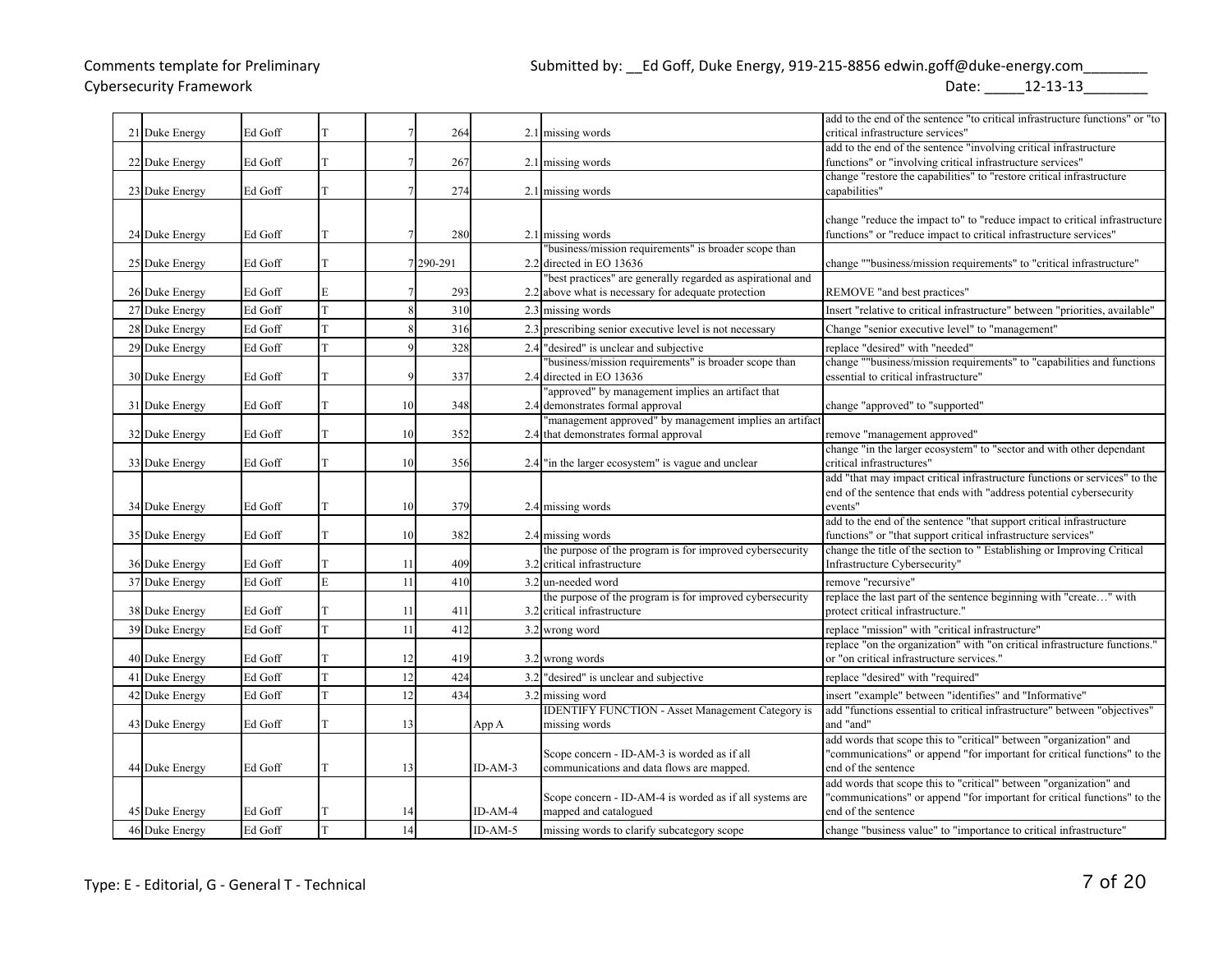# Cybersecurity Framework Date: \_\_\_\_\_12-13-13\_\_\_\_\_\_\_\_

### Comments template for Preliminary  $\blacksquare$  Submitted by: \_\_Ed Goff, Duke Energy, 919-215-8856 edwin.goff@duke-energy.com\_\_\_\_\_\_\_\_

| 47 Duke Energy | Ed Goff | T. | 14 |            | $ID$ -IM- $6$   | missing words to clarify subcategory scope                                                             | change "business functions" to "critical infrastructure functions"                                                                                  |
|----------------|---------|----|----|------------|-----------------|--------------------------------------------------------------------------------------------------------|-----------------------------------------------------------------------------------------------------------------------------------------------------|
|                |         |    |    |            |                 | <b>IDENTIFY FUNCTION - Business Environment Category</b>                                               |                                                                                                                                                     |
| 48 Duke Energy | Ed Goff |    | 14 |            | App A           | is missing words                                                                                       | add "critical infrastructure functions" in front of "mission objectives"<br>change "organizational mission" to "critical infrastructure mission" or |
| 49 Duke Energy | Ed Goff |    | 14 |            | $ID-BE-3$       | missing words to clarify subcategory scope                                                             | add "critical infrastructure" in front of "organization"                                                                                            |
| 50 Duke Energy | Ed Goff | T  | 14 |            | ID-BE-4         | this is an example of a correctly scoped subcategory                                                   | please duplicate this approach to other subcategories                                                                                               |
|                |         |    |    |            |                 | this is an example of a correctly scoped subcategory. Also,                                            |                                                                                                                                                     |
|                |         |    |    |            |                 | the emphasis on "resilience" is more what we expected in                                               |                                                                                                                                                     |
| 51 Duke Energy | Ed Goff | т  | 15 |            | $ID-BE-5$       | the CSF.                                                                                               | please duplicate this approach to other subcategories                                                                                               |
|                |         |    |    |            |                 | scope concern - ID-RA-1 is worded as if all vulnerabilities<br>are documented                          | add words that scope this to "critical" or "important for critical<br>functions"                                                                    |
| 52 Duke Energy | Ed Goff |    | 15 |            | ID-RA-1         |                                                                                                        |                                                                                                                                                     |
| 53 Duke Energy | Ed Goff | T  | 16 |            | ID-RM-3         | this is an example of a correctly scoped subcategory.                                                  | please duplicate this approach to other subcategories                                                                                               |
|                |         |    |    |            |                 | subcategory is redundant PR-DS-1 $&$ 2 already require data                                            |                                                                                                                                                     |
| 54 Duke Energy | Ed Goff | T  | 19 |            | PR-DS-5         | protection. Specifying "leak" protections seems to get in to<br>the "how" versus the "what"            | remove PR-DS-5                                                                                                                                      |
|                |         |    |    |            |                 | subcategory is redundant PR-DS-1 & 2 already require data                                              |                                                                                                                                                     |
|                |         |    |    |            |                 | protection. Also, with the differences in definitions of PII                                           |                                                                                                                                                     |
|                |         |    |    |            |                 | in the different states we operate in make the use of PII                                              |                                                                                                                                                     |
|                |         |    |    |            |                 | problematic. Clearly, protection of all instances of PII is                                            |                                                                                                                                                     |
| 55 Duke Energy | Ed Goff |    | 19 |            | PR-DS-9         | paramount.                                                                                             | remove PR-DS-9                                                                                                                                      |
|                |         |    |    |            |                 | scope concern - PR-PR-10 is worded as if all response                                                  |                                                                                                                                                     |
| 56 Duke Energy | Ed Goff |    | 21 |            | <b>PR-PR-10</b> | plans are exercised. This doesn't scale.                                                               | add "supporting critical infrastructure functions" in after "plans"                                                                                 |
| 57 Duke Energy | Ed Goff |    | 21 |            | PR-PT-3         | subcategory is redundant with the Access Control Category                                              | remove PR-PT-3                                                                                                                                      |
|                |         |    |    |            |                 |                                                                                                        | change "data" to "events"                                                                                                                           |
|                |         |    |    |            |                 | scope issue - subcategory is worded as if all "cybersecurity"                                          |                                                                                                                                                     |
| 58 Duke Energy | Ed Goff |    | 22 |            | DE-AE-3         | data" is correlated. This doesn't scale.                                                               | also, this needs to be tied to critical infrastructure assets or functions.                                                                         |
| 59 Duke Energy | Ed Goff | T  | 23 |            | DE-DP-1         | redundant with ID-DV-2                                                                                 |                                                                                                                                                     |
| 60 Duke Energy | Ed Goff | T  | 23 |            | DE-DP-3         | redundant with ID-DV-3                                                                                 |                                                                                                                                                     |
| 61 Duke Energy | Ed Goff | T  | 23 |            | DE-DP-5         | redundant with PR-IP-7                                                                                 |                                                                                                                                                     |
| 62 Duke Energy | Ed Goff | T  | 24 |            | $RS-AN-1$       | scope issue - subcategory is worded as if all "notifications"<br>are investigated. This doesn't scale. | add words that scope this to "critical" or "important for critical<br>functions". Otherwise, "high risk" may work here.                             |
|                |         |    |    |            |                 | Unclear how these areas became high priority, suggest that                                             |                                                                                                                                                     |
|                |         |    |    |            |                 | they are more potential areas for improvement that have                                                |                                                                                                                                                     |
| 63 Duke Energy | Ed Goff | T  | 36 |            | 497 App C       | been listed and described.                                                                             | delete "high-priority," replace with "potential"                                                                                                    |
|                |         |    |    |            |                 | How these were "identified" is unclear, suggest edits to be                                            |                                                                                                                                                     |
|                |         |    |    |            |                 | consistent with these areas are a discussion starting point,                                           |                                                                                                                                                     |
| 64 Duke Energy | Ed Goff | T  | 36 |            | 498 App C       | more work needs to be done.                                                                            | replace "currently identified" with "listed and discussed below."                                                                                   |
|                |         |    |    |            |                 |                                                                                                        |                                                                                                                                                     |
| 65 Duke Energy | Ed Goff | E  | 36 |            | 498 App C       |                                                                                                        | change "These initial" to "The following"                                                                                                           |
|                |         |    |    |            |                 | A list and description is not really a roadmap, but a starting                                         |                                                                                                                                                     |
| 66 Duke Energy | Ed Goff |    | 36 |            | 498 App C       | point for discussion.                                                                                  | change "roadmap" to "discussion starting point"                                                                                                     |
|                |         |    |    |            |                 | This discussion is premature, the existing framework needs                                             |                                                                                                                                                     |
|                |         |    |    |            |                 | to be tested first, then a more informed process to develop                                            |                                                                                                                                                     |
|                |         |    |    |            |                 | areas for improvement should come out of the Sector-                                                   |                                                                                                                                                     |
| 67 Duke Energy | Ed Goff | T  |    | 36 509-516 | App C           | Specific Agencies through the Sector Coordinating<br>Councils                                          | delete "but these highlightedaddressing the challenges."                                                                                            |
| 68 Duke Energy | Ed Goff | T  |    | 36 518-522 | App C           | Prescriptive discussion, should be sector-specific and not in<br>the NIST Framework.                   | delete "As a result, such as a biometric."                                                                                                          |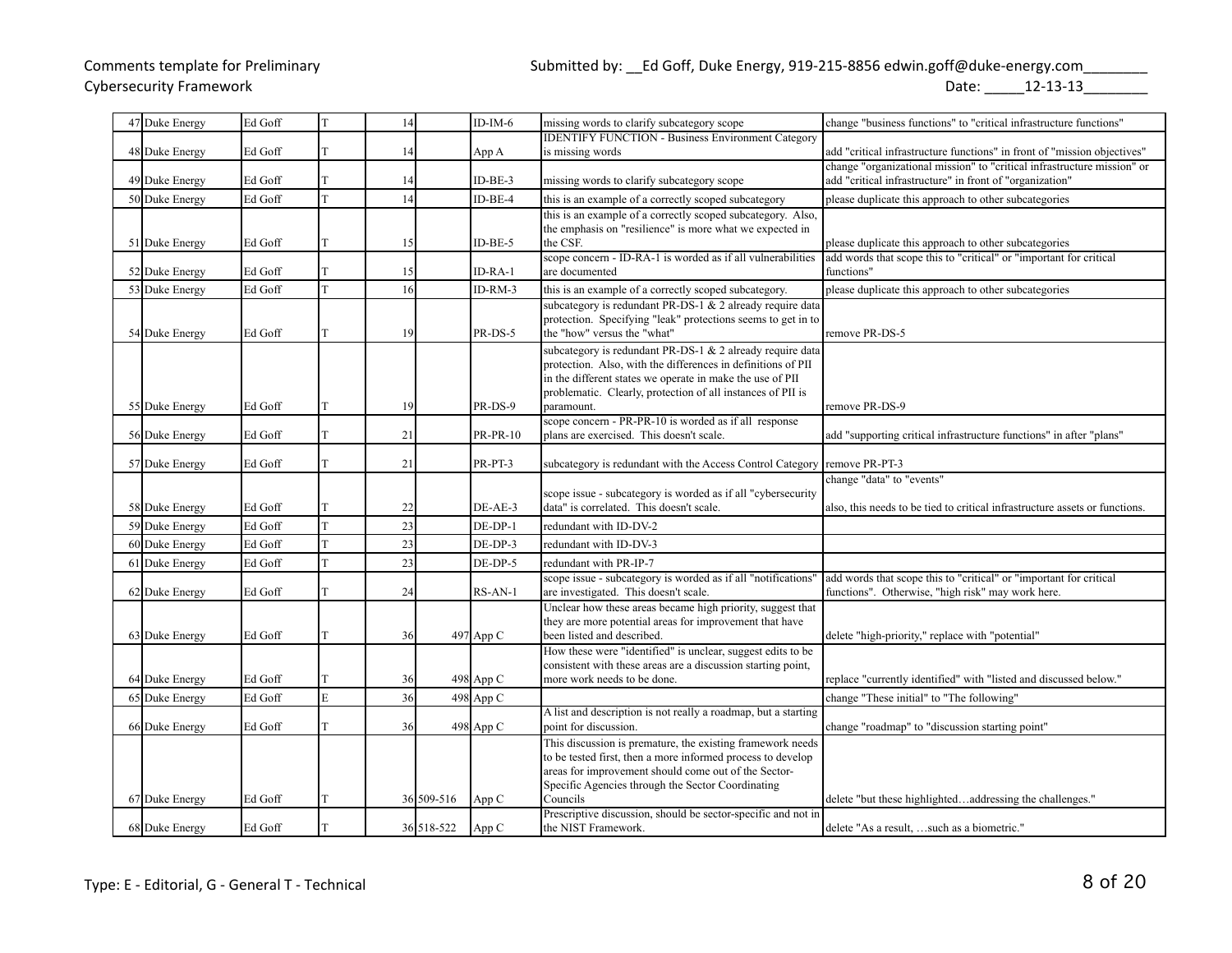|                |         |       |            |           | This is not an exhaustive list, sector-specific efforts are<br>underway that are not included here, which can be<br>confusing to the reader, lines 568-574 are adequate to                                                                                                                            |                                                                                                                                                                                                                                                |
|----------------|---------|-------|------------|-----------|-------------------------------------------------------------------------------------------------------------------------------------------------------------------------------------------------------------------------------------------------------------------------------------------------------|------------------------------------------------------------------------------------------------------------------------------------------------------------------------------------------------------------------------------------------------|
| 69 Duke Energy | Ed Goff |       | 38 576-584 | App C     | address the area.                                                                                                                                                                                                                                                                                     | delete lines 576-584                                                                                                                                                                                                                           |
| 70 Duke Energy | Ed Goff | 37    |            | 537 App C | Automated Indicator Sharing – Automation is goodness;<br>however, manual sharing (e.g. email, portal, real time<br>conference calls) are useful while we build out automation.                                                                                                                        | add language to mature manual sharing as an interim improvement<br>opportunity.                                                                                                                                                                |
| 71 Duke Energy | Ed Goff | 38-39 | 616-617    | App C     | Appendix B's scope is too large, should be focused on<br>critical infrastructure cybersecurity activities.                                                                                                                                                                                            | delete "including the Privacy Methodology in Appendix B."                                                                                                                                                                                      |
| 72 Duke Energy | Ed Goff |       | 39 617-626 | App C     | A detailed description of the shortcomings of the FIPPs is<br>not needed here, get to the gap.                                                                                                                                                                                                        | delete "Although the FIPPsPrivacy Methodology is limited." add<br>"However, the FIPPs do not provide best practices and metrics for<br>implementing privacy protections." delete "lack of standardization, and<br>supporting privacy metrics," |
| 73 Duke Energy | Ed Goff |       | 42 686-741 | App E     | We should not include terms with existing definitions for<br>many reasons. We should use (reference) existing<br>standards as directed by the EO. Also, there was a request<br>disagree and would like to leverage existing standards and<br>definitions that have already been vetted and published. | in the last workshop to expand the list of defined terms. We Add specific references where definitions were sourced (like ES-C2M2)<br>does) and/or REMOVE definitions for: PII, risk, & risk management.                                       |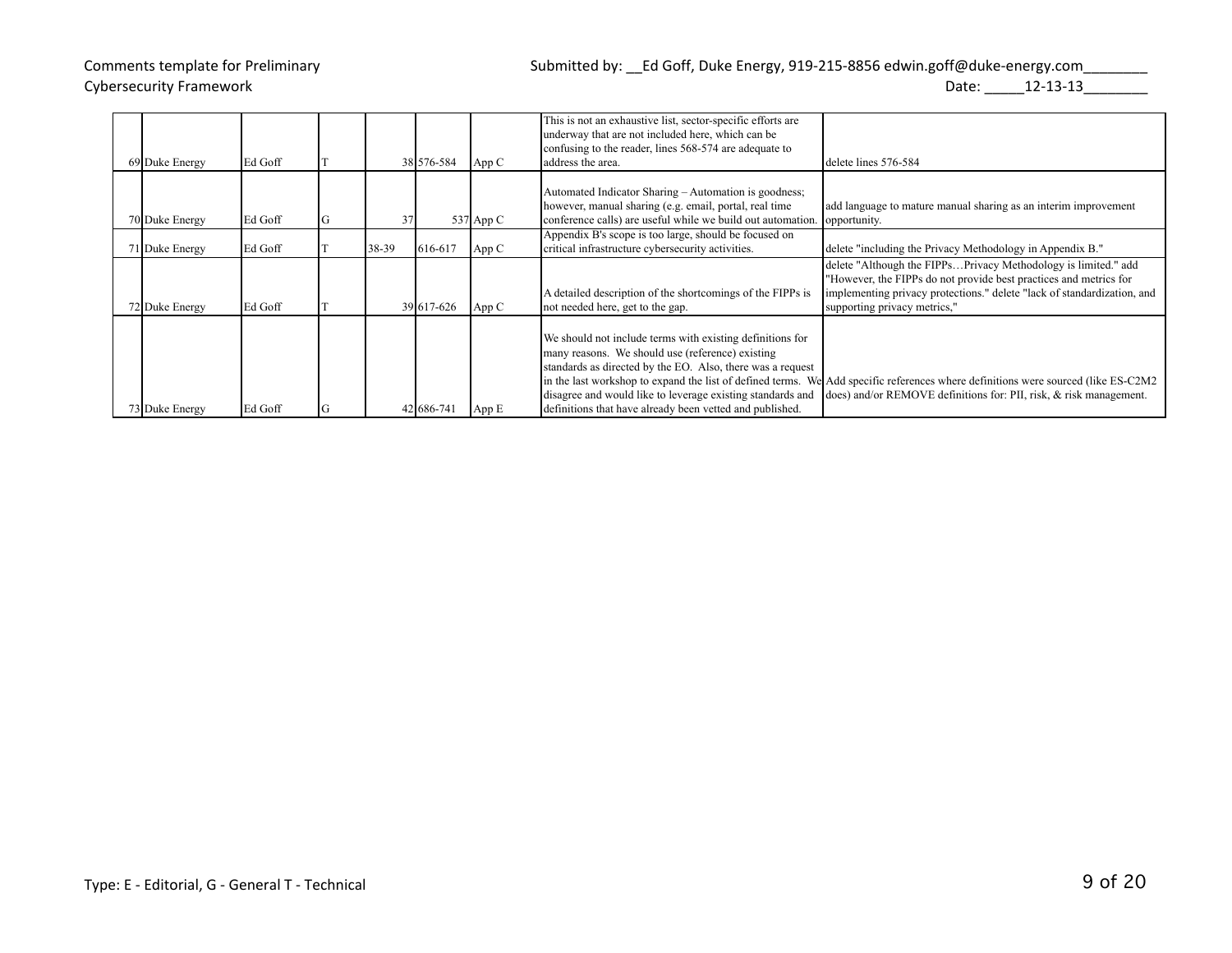|                |         |   |  |       | Appendix B should be revised to focus on protecting<br>privacy and civil liberties implicated by critical<br>infrastructure cybersecurity activities                                                                                                                                                                                                                                                                                                                                                                                                                                                                                                                 |  |
|----------------|---------|---|--|-------|----------------------------------------------------------------------------------------------------------------------------------------------------------------------------------------------------------------------------------------------------------------------------------------------------------------------------------------------------------------------------------------------------------------------------------------------------------------------------------------------------------------------------------------------------------------------------------------------------------------------------------------------------------------------|--|
|                |         |   |  |       | Section 7(c) of the Executive Order specifies that "[t]he<br>Cybersecurity Framework shall include methodologies to<br>identify and mitigate impacts of the Cybersecurity<br>Framework and associated information security measures<br>or controls on business confidentiality, and to protect<br>individual privacy and individual liberties." Protecting the<br>customer privacy and civil liberties is important. However,<br>we are concerned that, instead of focusing on means to<br>limit the privacy impacts of the Framework, Appendix B<br>appears to recommend independent privacy protections<br>unrelated to the protection of critical infrastructure. |  |
|                |         |   |  |       | Similar to risk management, the scope of privacy and civil<br>liberty protections are beyond that of cybersecurity. The<br>purpose of the framework is to "help owners and operators"<br>of critical infrastructure identify, assess, and manage cyber<br>risk." The methodology in Appendix B should be revised<br>to tailor the methodology to the purpose of the Framework:<br>to improve critical infrastructure cybersecurity.                                                                                                                                                                                                                                  |  |
|                |         |   |  |       | Additionally, it is critical that the privacy methodology is<br>clear and actionable. The existing Appendix B does not<br>readily allow companies to discern how to use the<br>methodology or determine whether current practices<br>already incorporate its elements. We observe that Harriet<br>Pearson, representing a broad variety of industries,<br>provided NIST with an alternative to Appendix B that<br>presents concepts and principles that are more actionable<br>and process oriented than the existing Appendix B. NIST<br>should view this alternative to Appendix B as a strong<br>reference for improving the methodology to protect privacy       |  |
|                |         |   |  |       | and civil liberties implicated by critical infrastructure<br>cybersecurity activities.                                                                                                                                                                                                                                                                                                                                                                                                                                                                                                                                                                               |  |
| 74 Duke Energy | Ed Goff | G |  | App B |                                                                                                                                                                                                                                                                                                                                                                                                                                                                                                                                                                                                                                                                      |  |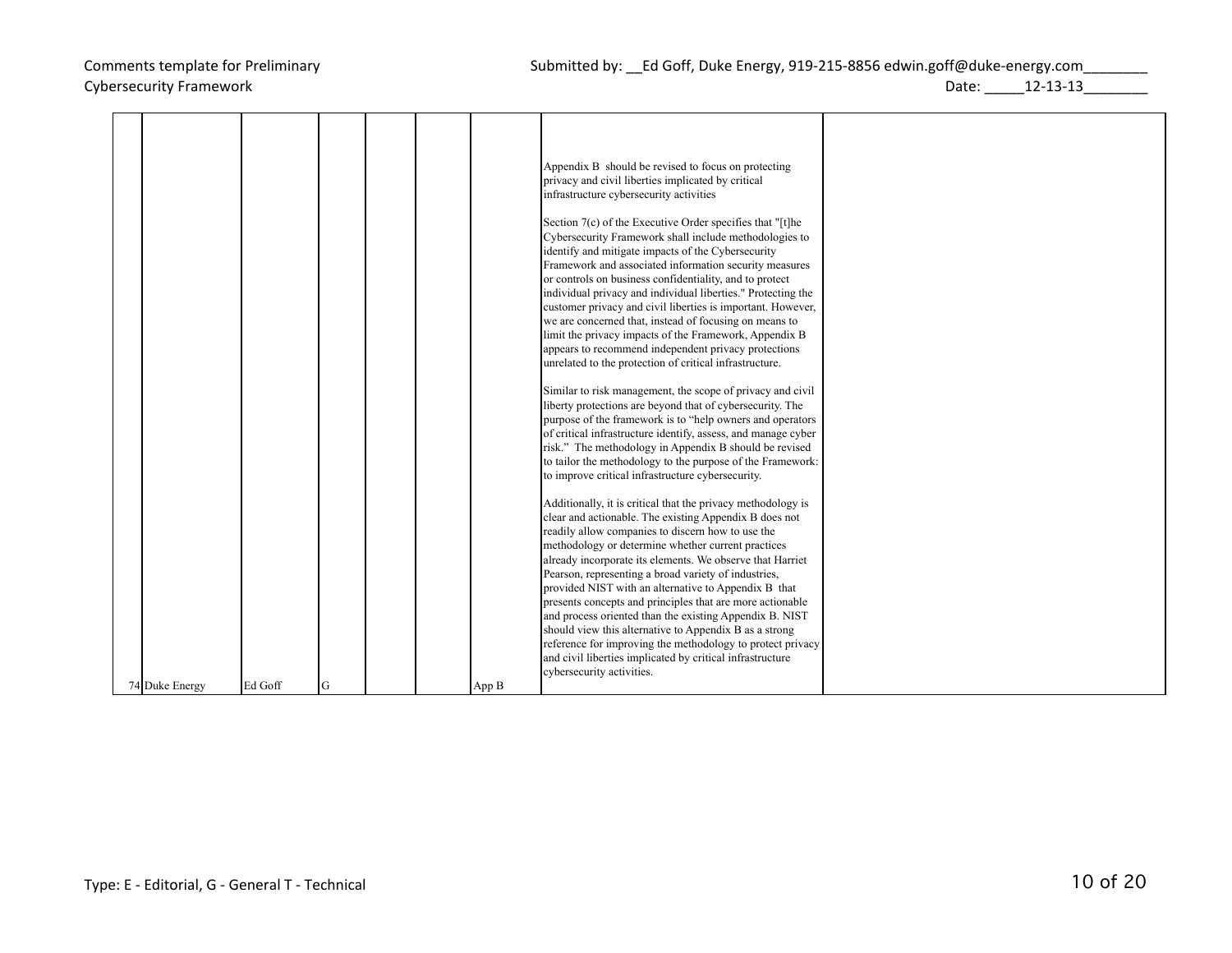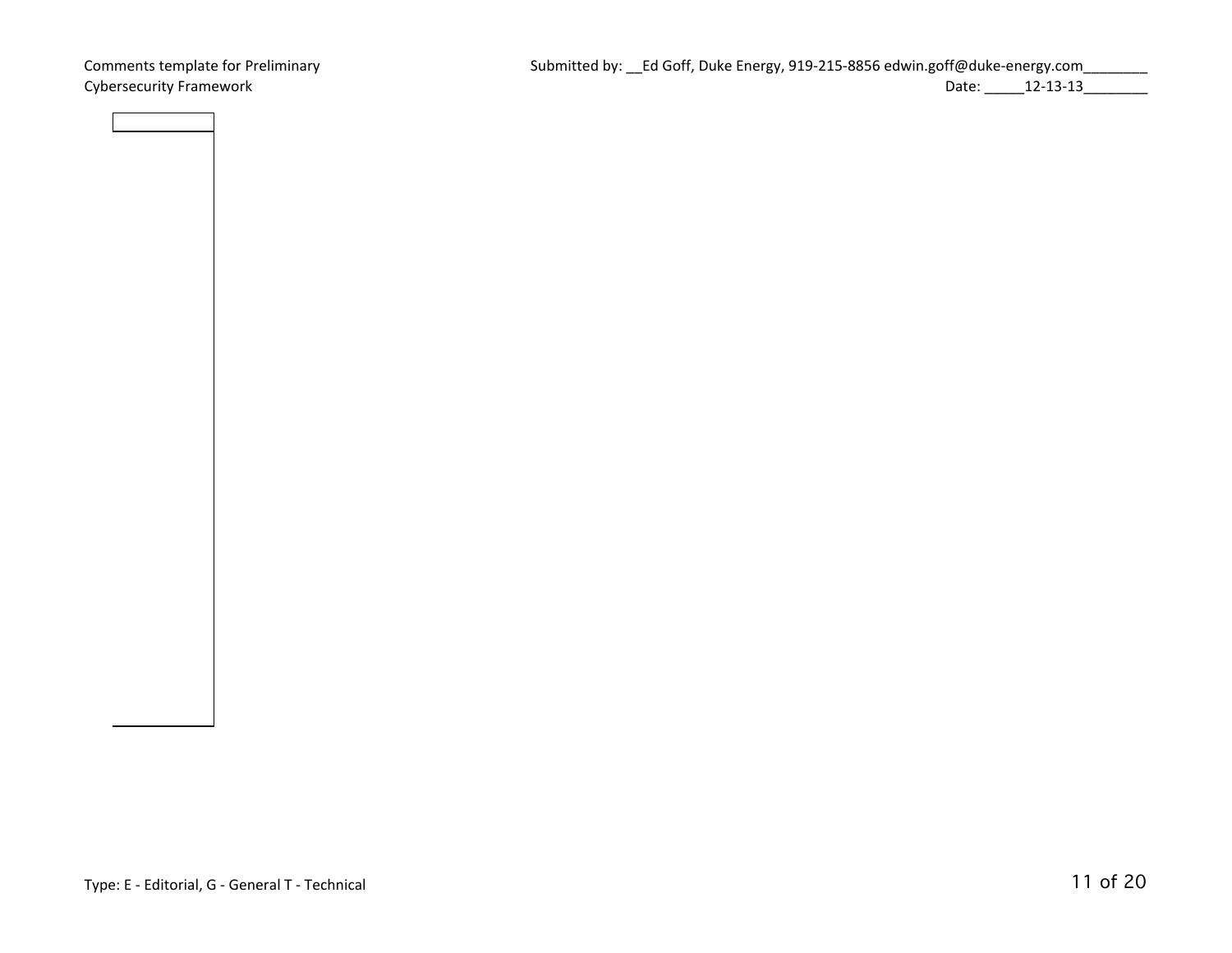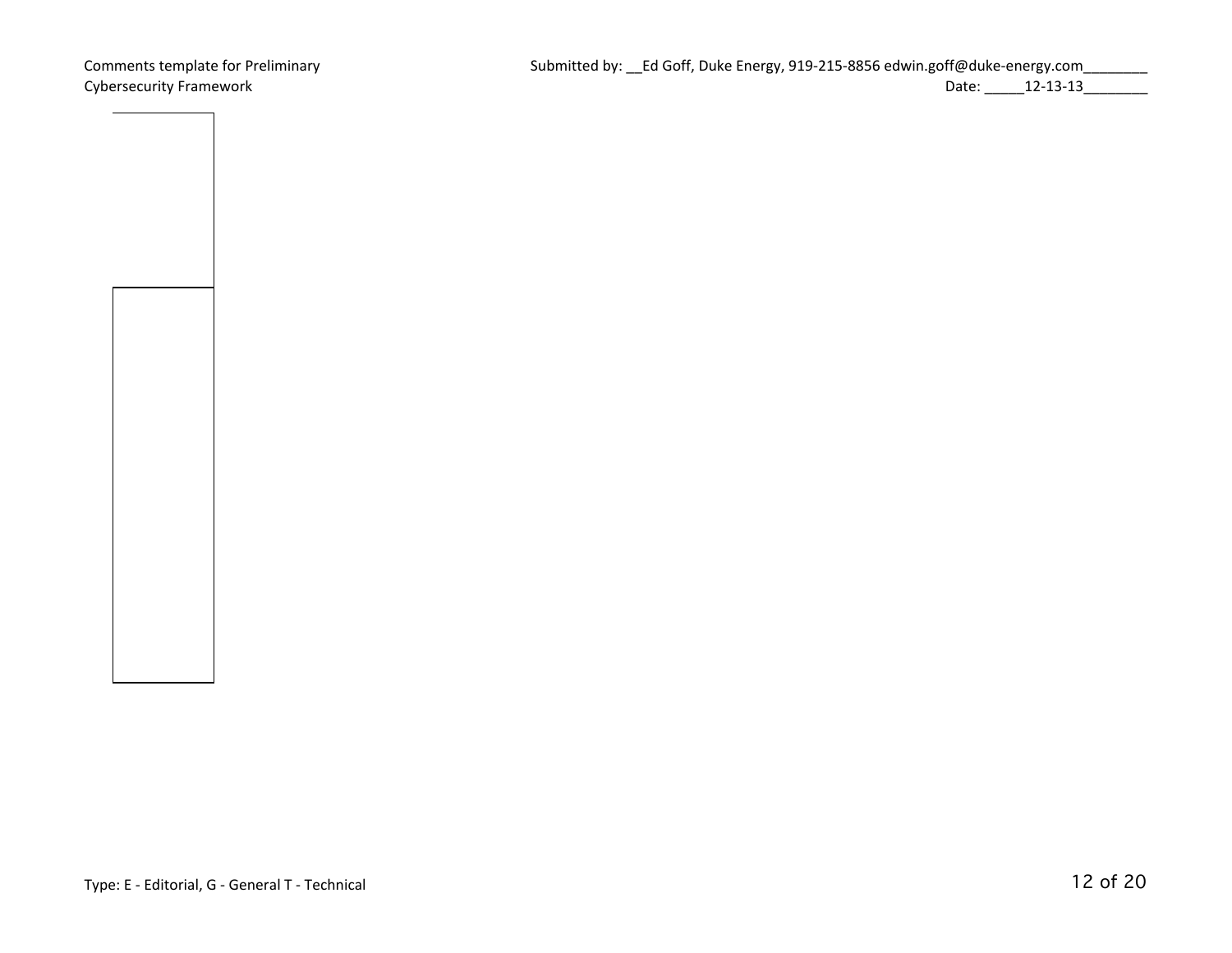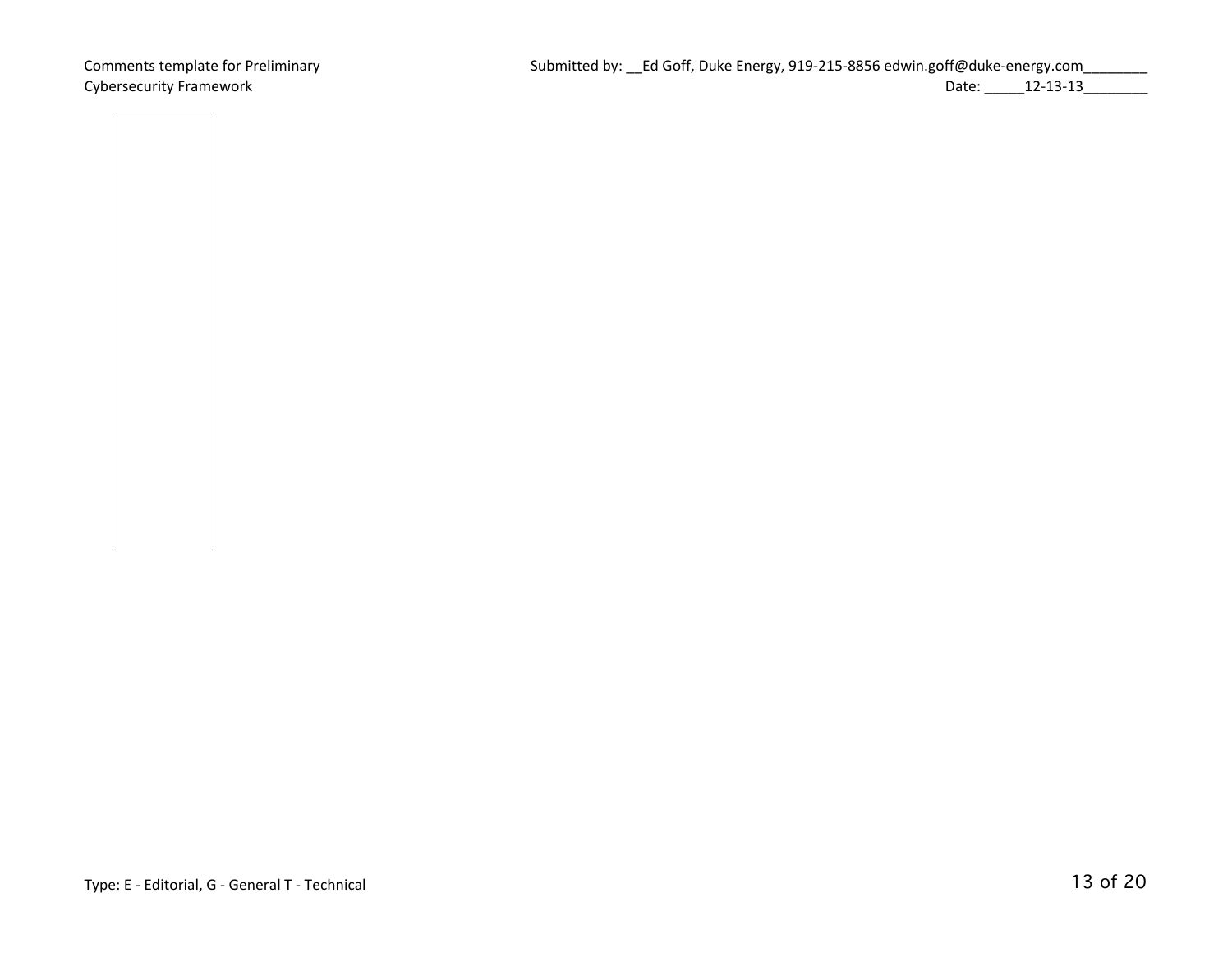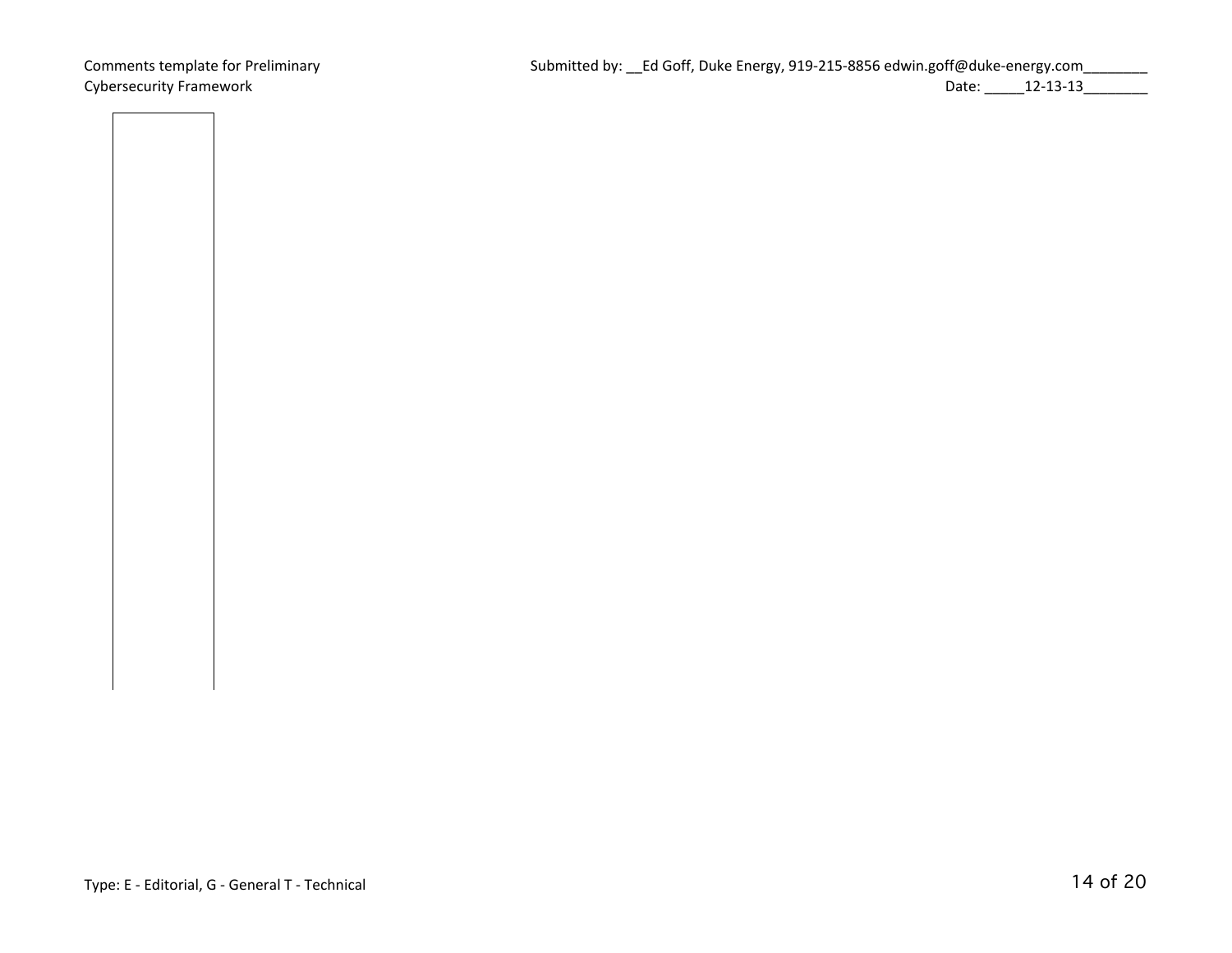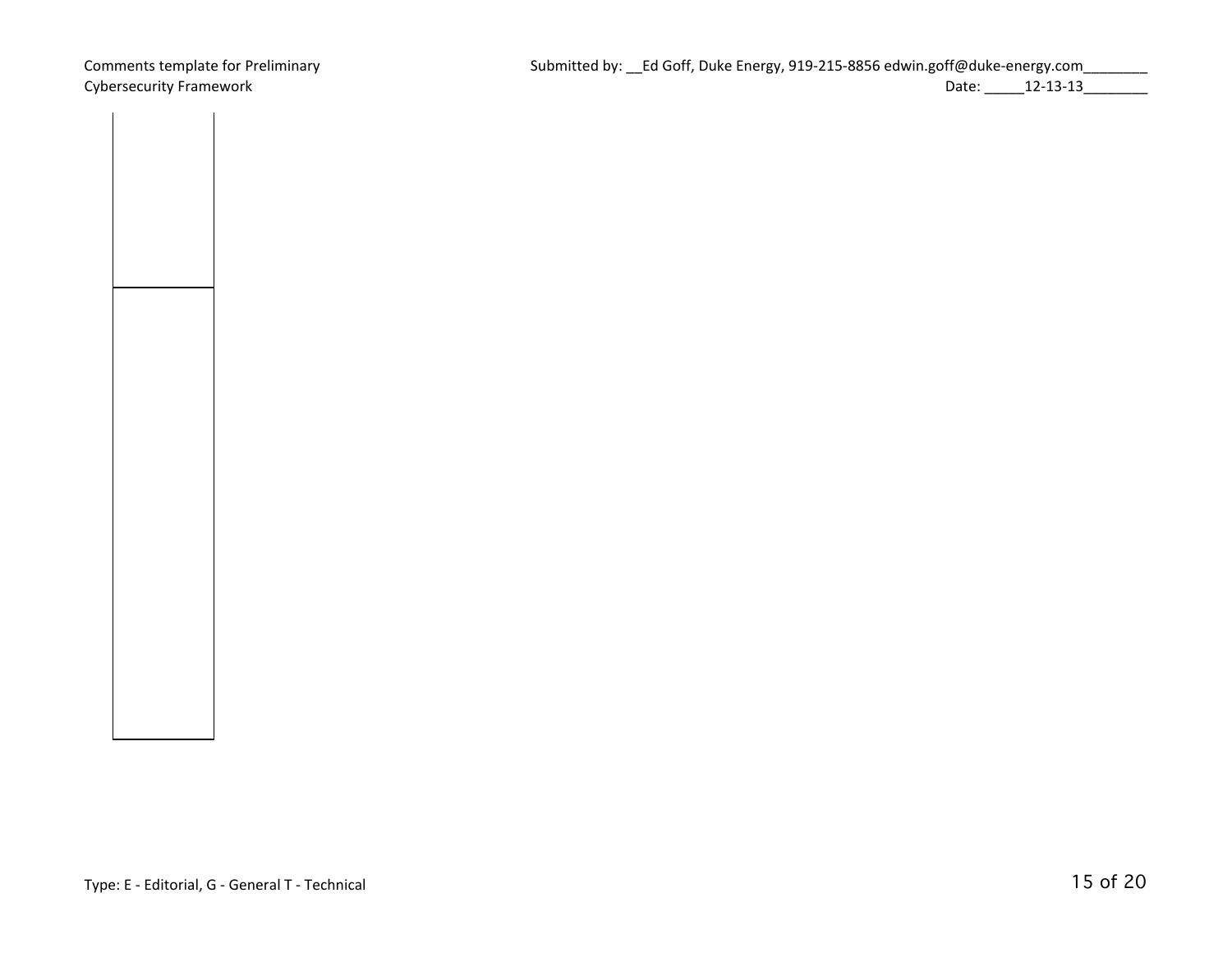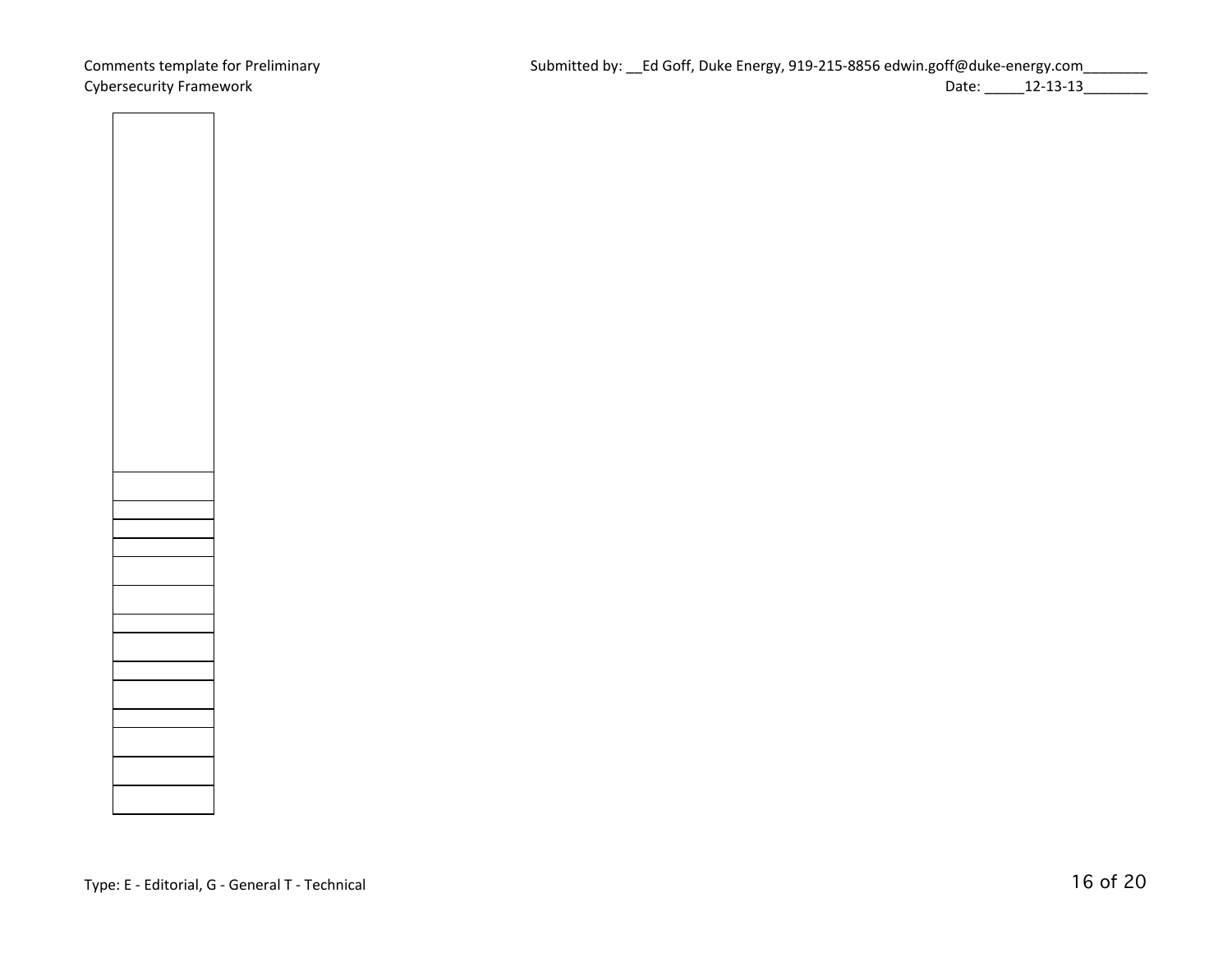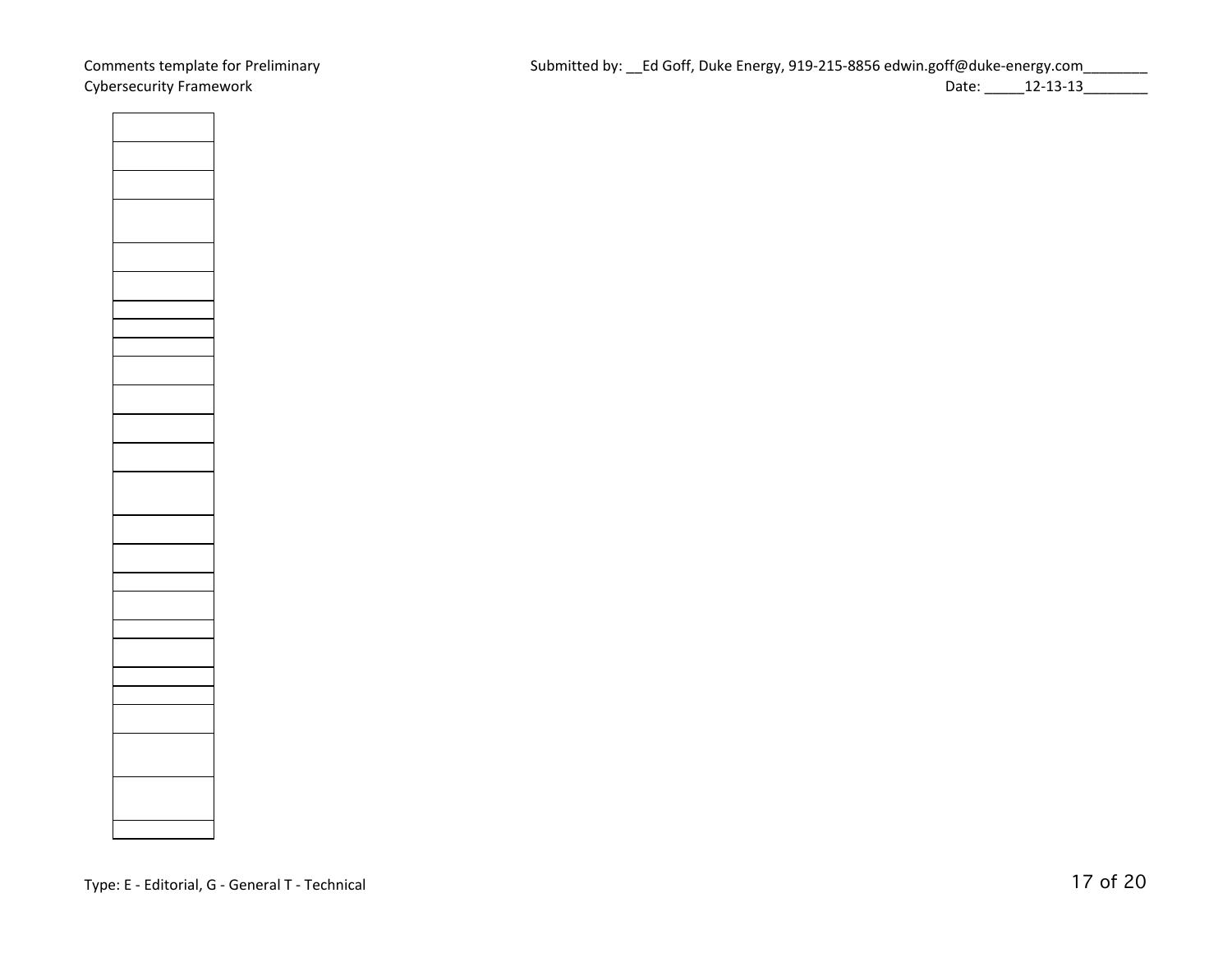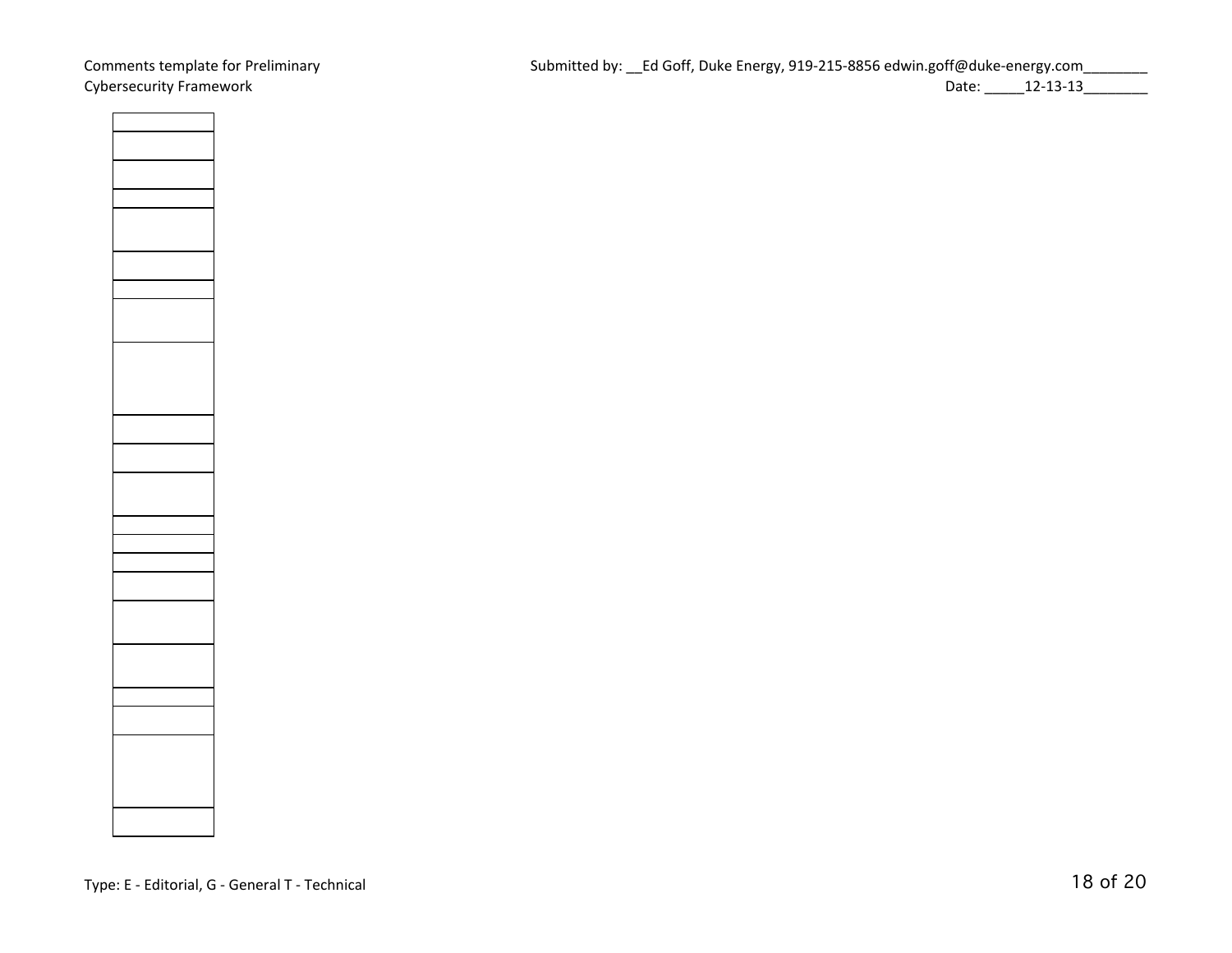